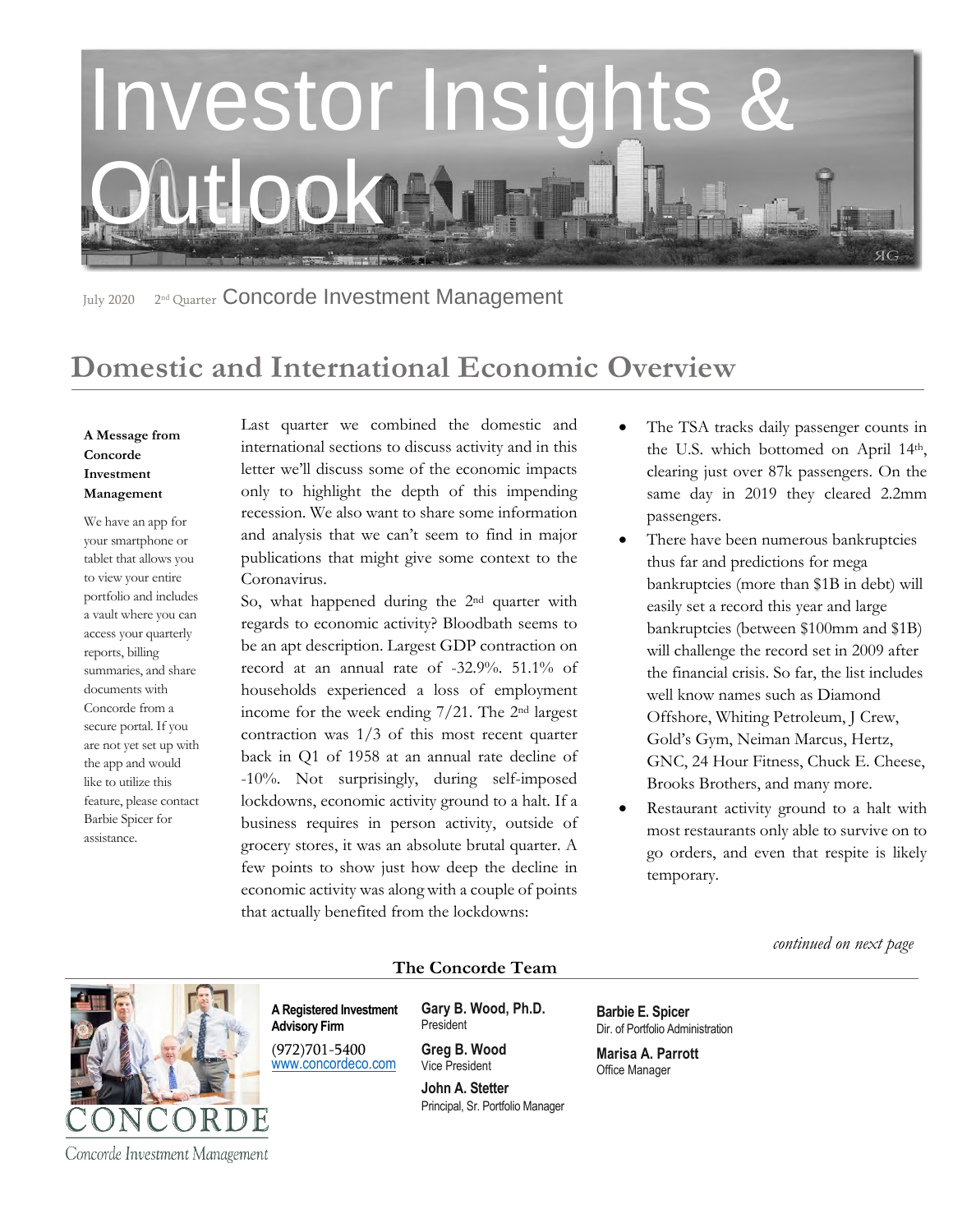# **Domestic and International Economic Overview (continued)**

- Forbearances are at all-time highs on loans and rental agreements. This only temporarily solves problems though because those payments are due eventually.
- Massive stimulus in the form of direct payments to consumers and loans with attractive terms to companies from the CARES act blunted the impact however not enough to sustain many groups.
- Suppression of interest rates has fueled home sales and refinances. This likely accelerated some future home sales into the present however the preference for single family home ownership may have been permanently increased as a result of the coronavirus due to better ability of social distancing versus being in a condo/apartment.

All the above is the direct result of this coronavirus and pandemic burning through the global population. Flattening the curve, aka slowing the spread to reduce the rate of infection that would allow hospitals to function for the sickest patients, was the necessary, if not outright the appropriate, goal. Unfortunately, flattening the curve does not

mean we are able to reduce the spread to zero and that was clearly not a rationale or achievable goal given how infectious the disease is and how widely it spread before the broad populace was aware. Flattening the curve spreads out infections over time, it does not eliminate them. Encouragingly, we have learned much better who needs to be protected and how better to treat patients that have been hospitalized.

What has been frustrating is the current infection spread. We should not cheer or deride a state's results based on politics. As we are sure you have read or watched, the number of known infections has risen dramatically during the month of July. This is a result of increased testing. We see sensationalized comparisons in the popular media to earlier months without the context of increased testing. We are currently averaging around 700k tests per day nationwide. In April we averaged between 100k and 150k tests per day. Does that mean if we were doing the same amount of testing in April as we are seeing in July, would we have the current case explosion? Likely not with the same severity because we would have been finding significantly more cases in April. The graph below illustrates the point.



### Rate of Positive Tests in the US Over Time\* HOW MUCH OF THE DISEASE ARE WE FINDING THROUGH TESTS?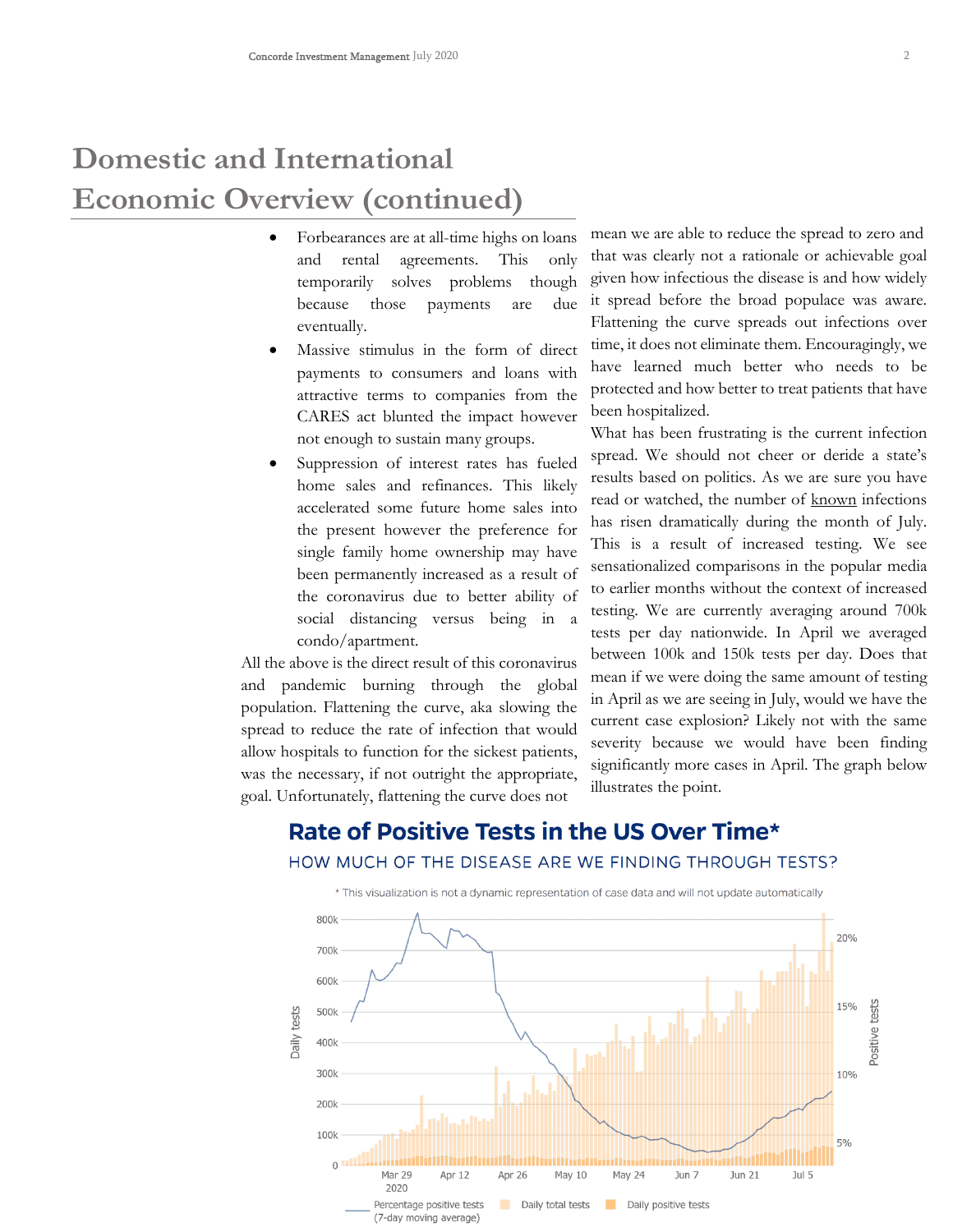# **Domestic and International Economic Overview (continued)**

This point seems to be missed, either for political purposes or lack of knowledge, and is used to bludgeon California, Texas, and Florida. To date, the U.S. has completed over 52 million tests, have 4.3mm positive tests, and 150k deaths. Ten percent of the cases and 20% of the deaths occurred in New York state, the epicenter of the U.S. outbreak. Given they were hit first, it is expected that they would have the worst outcomes.

The tragic experience in New York, and much of the Northeast, has paved the way for the rest of the country to have dramatically reduced death outcomes. We now know to protect the elderly or people with comorbidities. Treatments have improved and the rest of the country flattened the curve. Finding and reporting factual and contextual news seems to be frowned upon so we are constantly left with trying to understand an individual's goal in how the report the data. Things are never as good or as bad as the reporting by the press would indicate.

This initial wave of COVID-19 has triggered a global recession and certainly slammed the economy in the U.S. Reactions have been both good and problematic. Authorities have reacted, within the context of available understanding of the virus, to preserve lives. Opinions differ on whether we over did it or have not done enough. On the other hand, massive fiscal stimulus, not just in the U.S. but around the world, may prove to be damaging to the integrity of money and perhaps seed inflation, both in prices and asset values. Markets are looking past the pandemic to a recovering economic environment, but many individuals, organizations and business still have a long road to their respective recoveries. Yogi Barra, the famous baseball player/coach/philosopher, often said that "predictions are very difficult, particularly about the future". We think this may be a perfect example of Yogi's wisdom.

### **Fixed Income**

Although most Treasury bond yields dropped marginally during the second quarter, spreads and thus yields on most corporate, asset and mortgage backed securities recovered significantly from the dramatic widening in March when the economic outlook quickly changed. Yields in those other credit sectors still remain higher than early in the year, reflecting heightened uncertainty. The newly enacted government bond purchasing programs are forcing market yields lower than they might be in higher quality corporate and mortgage bonds. The only sector to deteriorate in Q2 was the lower rated (BBB) CMBS market, reflecting distress in the real estate component of the retail and hospitality businesses.

Locating value is very difficult in the investment grade corporate market, however some selective opportunities are available. Treasury and government agency yields have been driven so

low as to be almost uninvestable. The risk of higher yields at some point for maturities greater than 2-3 years is high. From an investment strategy perspective, a small allocation to medium term Treasuries can be justified as a hedge to another black swan/deflationary event. Some value can also be found in shorter term, revenue oriented municipal debt and can contribute income and stability to portfolios.

Although the impact will likely not be seen until 1-3 years out, many macro analysts believe the mix of government intervention in fixed income markets, subsidies to consumers and changes to the supply equation for many products and services could lead to a surprising rise in inflation and ultimately rates. We will monitor this potential change closely and will continue to limit exposure to medium and longer term maturities.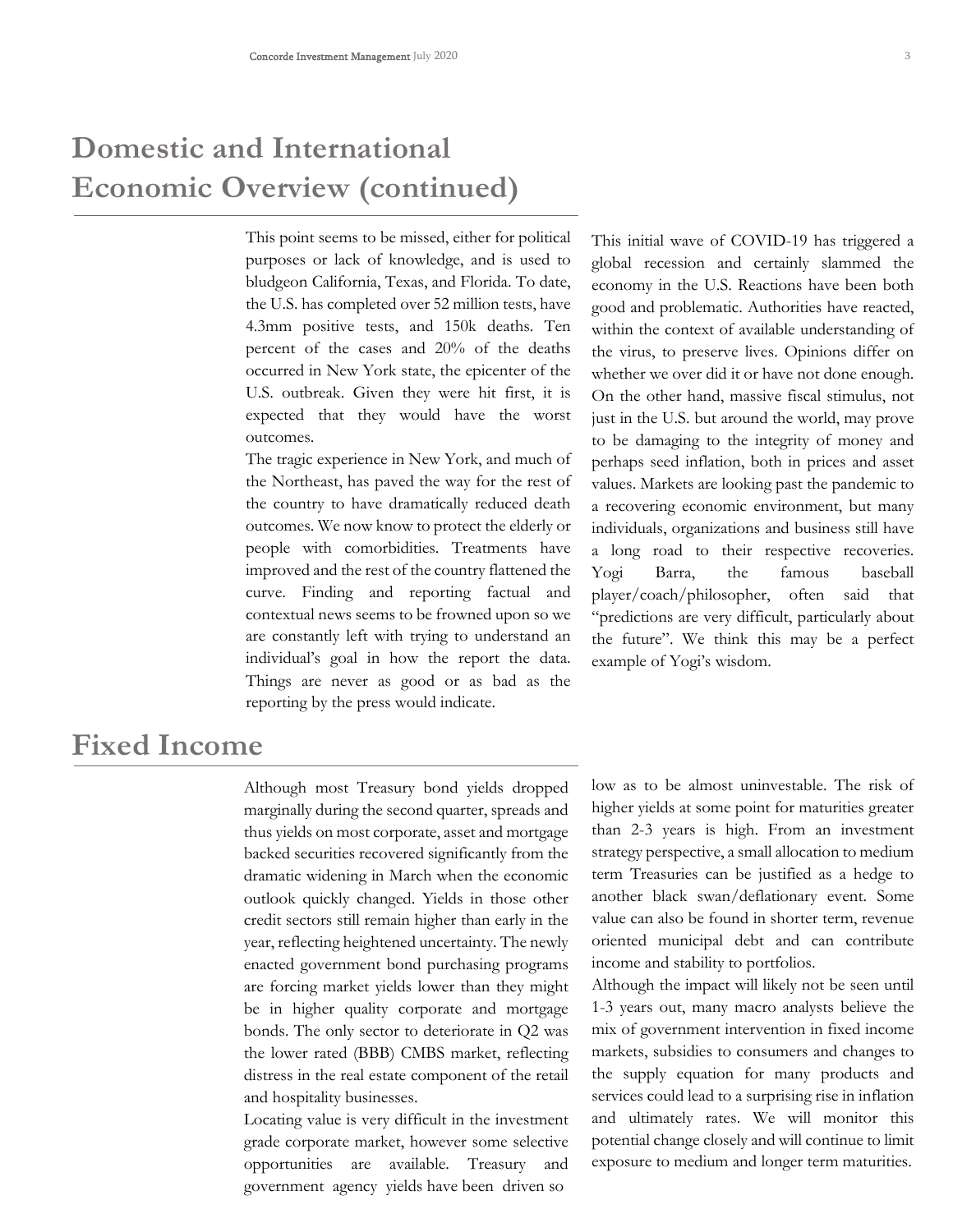### **Equity Markets**

Equity markets rebounded sharply in the second quarter although the strength was concentrated in both large and growth focused public companies. The stock market rebound likely reflects a better current environment for many public companies in comparison to the thousands of smaller private companies that lack the financial flexibility and management expertise to navigate the current difficulties. Ample time has now passed for companies to disclose, via interim or regularly scheduled quarterly updates, their operating results for a meaningful period during the pandemic environment. For many it is already clear what companies have business models and finances to be able to survive or thrive and which businesses face dramatic changes and possible permanent damage. Equity prices are reflecting this information, although enough uncertainty remains to provide investors potential large risks and rewards. Looking beyond the next two-year scenario, we believe opportunities exist that reflect macro changes that have been accelerated and the new working and leisure environment that is certainly upon us.

Developed international markets also rebounded in Q2, however remain behind domestic performance year to date. After reflecting on both the ability to manage pandemic consequences and the likely longer term changes to global commerce as a result of trading fundamentals and supply chain shifts, we have reduced our direct international equity exposure, although maintaining some via international revenue from several large domestic based investments. We believe emerging markets for the short to medium term could be particularly damaged by both the current health concerns and longerterm business trade and supply chain changes.

Although the equity markets had time to stabilize and assess the implications of the current situation in March and April, the last 2-3 months have seen a wide divergence in performance for individual stocks. We think this environment is likely to persist and is an attractive period for focused investment strategies that are not forced into allocations in sectors or companies with difficult outlooks. Index investing may also become more risky as the concentration of performance from a smaller group of stocks, although representing some very well managed businesses, becomes higher. Regarding current valuations and styles, growth has continued to outperform value investing this year as in most of the last 10 years and the differential is reaching record levels (see table below). Even a modest reversion to the mean could produce good rewards and we believe some of the best investment risk/reward potential resides in the financial, energy and industrial sectors and we are taking some new positions in these areas with a long term outlook.

| Large Cap Style Performance $(\%)$ |       |        |                     |       |        |
|------------------------------------|-------|--------|---------------------|-------|--------|
| <b>Quarter to Date</b>             |       |        | <b>Year to Date</b> |       |        |
| Value                              | Blend | Growth | Value               | Blend | Growth |
| 14.3                               | 20.5  | 27.8   | $-16.3$             | $-31$ | 9.8    |

#### **Important Disclaimers**

This material is for informational purposes only and is an overview of the capital markets and is intended for educational and illustrative purposes only. It is not designed to cover every aspect of the markets and is not intended to be used as a general guide to investing or as a source of any specific investment recommendation. This document does not constitute an offer, solicitation or recommendation to sell or an offer to buy any securities, investment products or investment advisory services or to participate in any trading strategy.